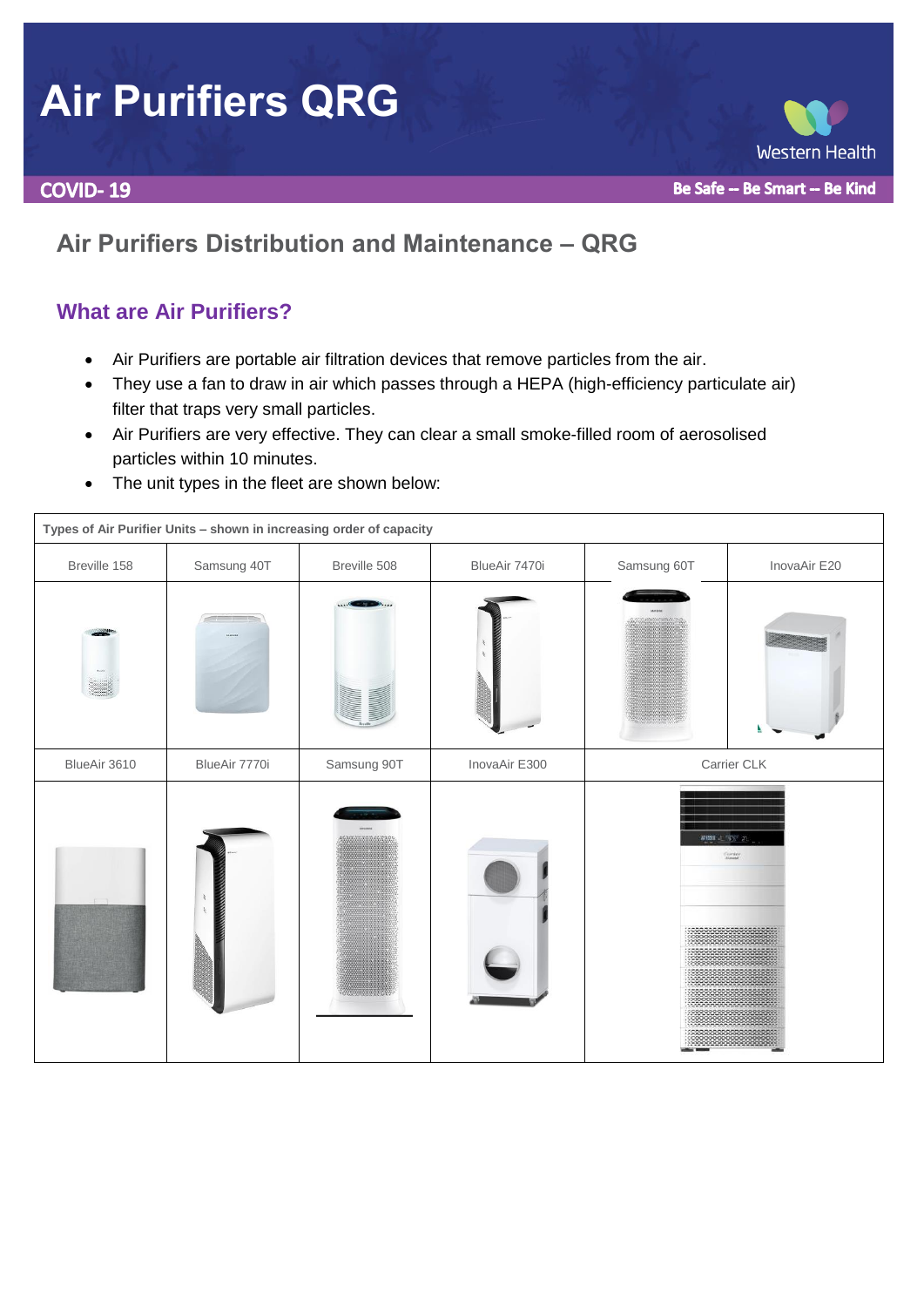## **Why are we using Air Purifiers?**

- Western Health has several different mechanical air (Heating, Ventilation, Air Conditioning HVAC) system designs, of varying age and condition. HVAC Systems were generally designed for comfort and efficiency rather than infection prevention and control (IPC).
- WH has conducted extensive air exchange surveys of all COVID, sCOVID wards and other transmission risk areas to ensure HVAC systems airflows are optimised.
- In some areas, due to the age and design of the HVAC systems, Air Purifiers are issued as a permanent deployment, as an additional safety measure for IPC. They are one of many IPC measures to mitigate risks, along with correct PPE and hand hygiene practices physical distancing, etc.

#### *Note: Air Purifiers are NOT required for patients in negative pressure rooms. These rooms and tools are designed specifically for infection prevention and control.*

*They are to be deployed and used in conjunction with McMonty Hoods, especially where COVID patient cohorting is in place.*

## **Air Purifiers in Designated COVID / sCOVID Streaming Wards**

- As part of the WH readiness process to sign off of wards as designated COVID and sCOVID wards, Air Purifiers have been deployed to rooms/areas where there may be a HVAC system shortfall. The unit tops up the air performance in that room to a required minimal rate of air changes per hour (ACH). The units are matched to specific rooms according to their hourly filtration capacity.
- This type of Air Purifier deployment to a location is referred to as **'by room'**. The unit, or one like it, stays in its designated deployed location, until there is a change in that room's air performance, which will be verified by ACH survey (coordinated by Engineering).
- Ward staff should **not move, switch off, or tamper with** any unit.
- AHAs should not request any Ward staff to move any unit that is deployed **by room**.
- The **by room deployment** includes locations such as nurse stations, certain corridors and staff break rooms in COVID transmission risk areas.
	- o This also includes all deployments to ED, ICU, Dialysis, and other shared patient areas, as risk-assessed by the IPC and APF Committee.
- If an Air Purifier in a room needs attention from Engineering Services, Ward Staff shall log a BEIMS request describing the issue, ward, room, and a unit description, stating the unit brand as indicated on the unit. Use the common task/fault 'AIRHEPA'.
- As the Air Purifiers pool continues to grow, IPC and APF determine the **next priorities for by-room deployments**, based on clinical and transmission risk to patients.
	- $\circ$  Priority areas will include shared patient areas such as waiting rooms. Medical Imaging, gyms, day oncology, and 4 bed rooms.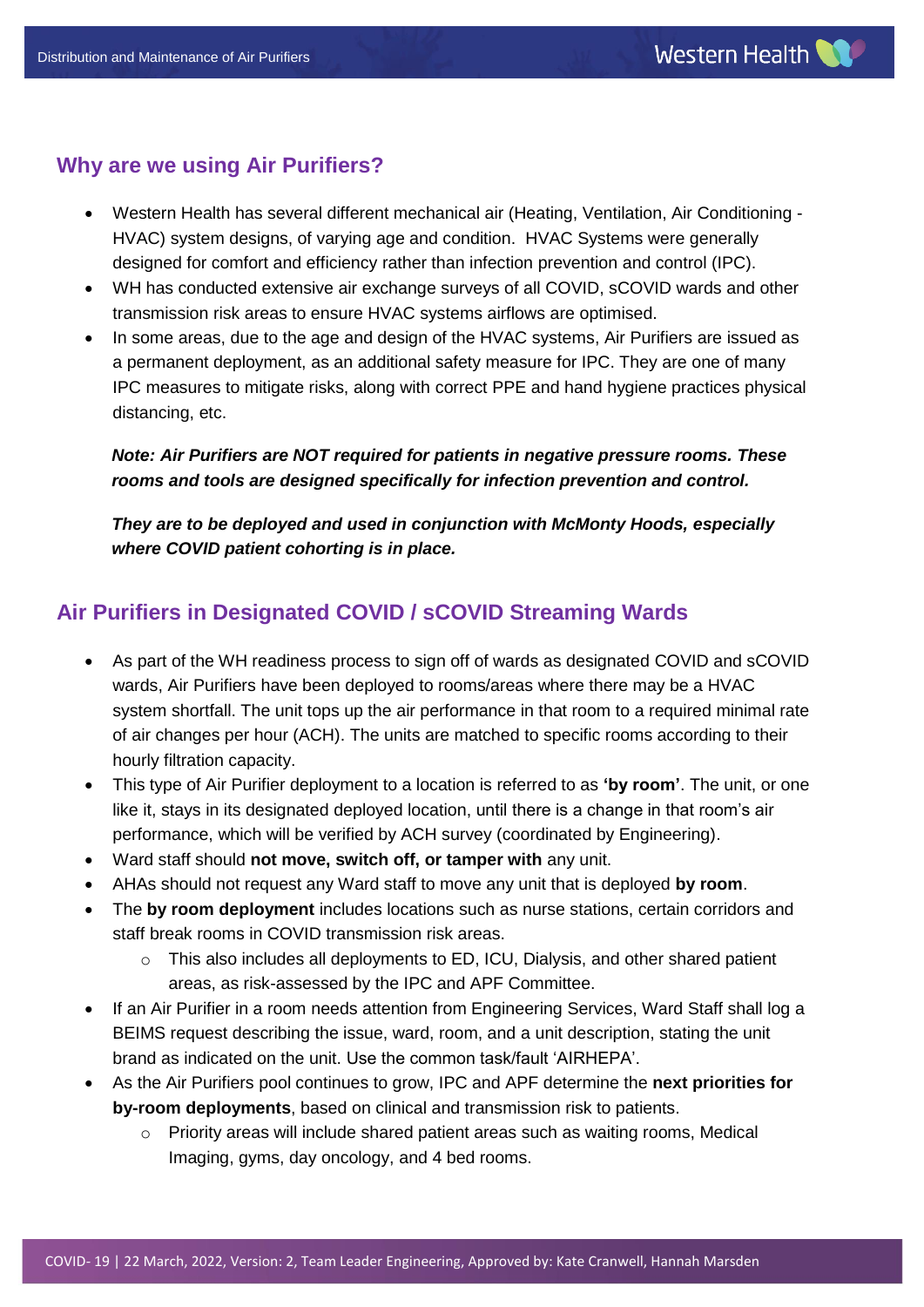Western Health

 **The APF shall regularly conduct audits of unit locations and reconcile against the master deployment tracker.** Units found in locations will be collected and returned to the pool.

## **Processes to request an Air Purifier – for a Patient**

- The Western Health Infection Prevention and Control (IPC) Department, working together with Engineering, is responsible for ensuring that the Air Purifier fleet is allocated based on highest need.
- Western Health currently owns approximately 800 Air Purifiers, most of which are allocated to specific areas (by room).
- In designated streaming wards, units are fully deployed to their permanent positions and these rooms can be used with confidence to support COVID/sCOVID patients.
- There are also several Air Purifiers located on each site to support COVID/sCOVID patients who cannot be cared for in a COVID/sCOVID ward – these units form the Air Purifier Pool.
- This type of Air Purifier deployment is referred to as '**by patient**' the unit is issued to the patient's room and bed, until either
	- o a) the patient is discharged/transferred, or
	- $\circ$  b) patient test results confirm that there is no longer a COVID/sCOVID risk in which case the Air Purifier returns to the pool.
- To access the Air Purifier Pool for a '**by patient**' deployment, follow these steps:

#### **During business hours: Monday – Friday 8am – 4pm**

- The Bed Manager allocates a COVID/sCOVID patient to a bed in a non-designated COVID streaming ward.
- If an Air Purifier is required, receiving Ward Staff to contact the relevant IP site team to authorize deployment of a pool Air Purifier 'by-patient'. The IPC approval email goes to [WHS-Airpurifiers@wh.org.au](mailto:WHS-Airpurifiers@wh.org.au) containing the name of the IPC approver, date, patient, bed number, room and ward.
- The receiving Ward staff logs a BEIMS request containing all of the 'by patient' deployment information, including **IPC approver name and date of approval**.
- In Engineering Services, the BEIMS is allocated to an Air Purifier Facilitator (APF) in the Air Purifiers Team.
- The APF deploys an Air Purifier unit to the room and updates a master tracker of unit location, date, room, asset number and COVID/ sCOVID status.
- IPC and receiving Ward Staff can also use the [WHS-Airpurifiers@wh.org.au](mailto:WHS-Airpurifiers@wh.org.au) mailbox address during business hours, to alert the APF team of the incoming BEIMS or to send a query.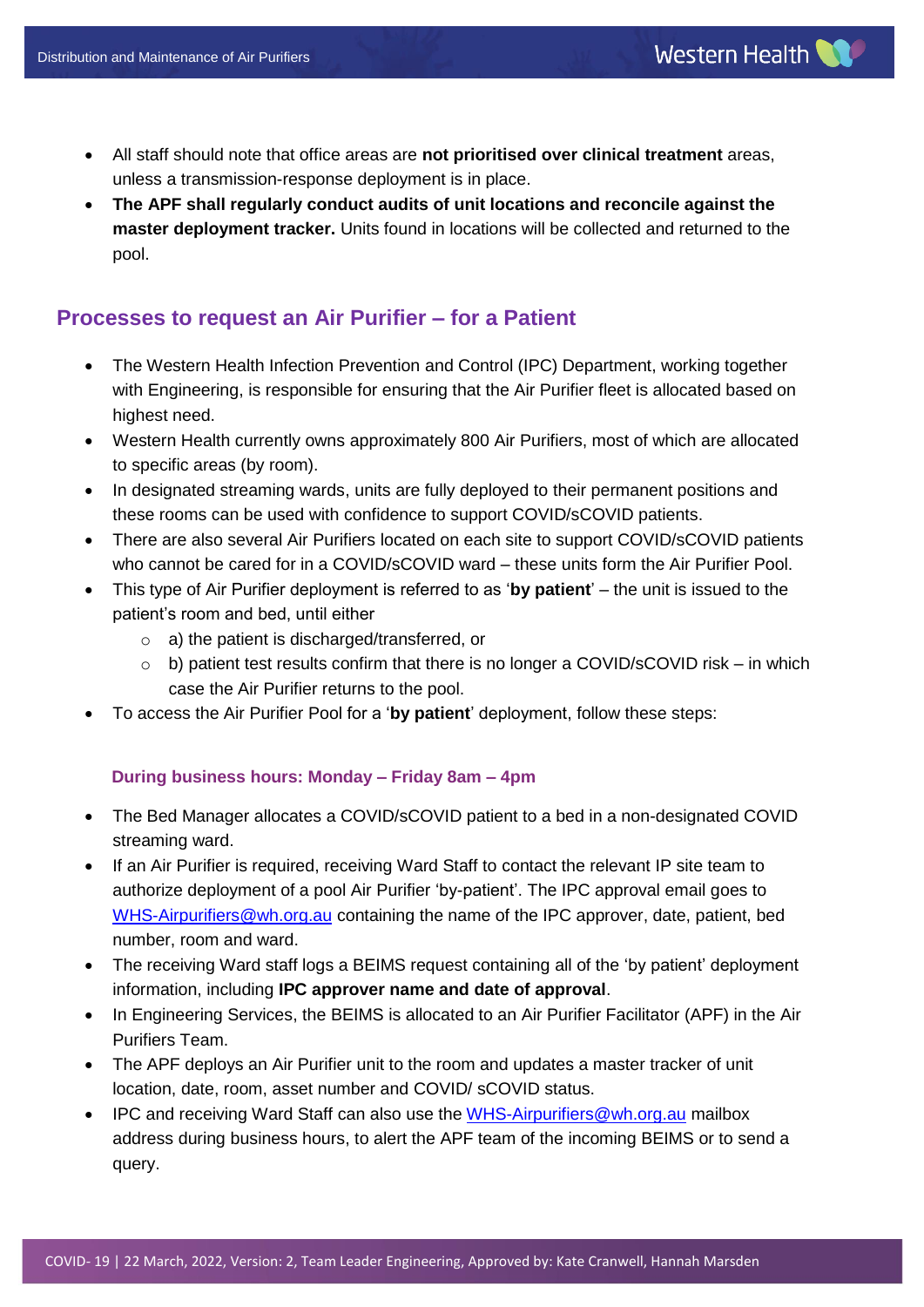- When the **'by patient'** Air Purifier status changes (patient is discharged, transferred to an isolation room or issued a McMonty Hood, or results have removed the risk), **the unit needs to be returned to the pool immediately**.
	- o The APF will conduct regular checks of the deployments, and coordinate collection of units that should be returned to the pool.
- Upon completion of use, Ward Staff must wipe the unit clean and place in their equipment store, with a green tag to indicate 'I Am Clean' in accordance with [OP-GC5 Cleaning of](http://inside.wh.org.au/policies-procedures-forms/WHDocuments/Cleaning%20of%20Patient%20Care%20Equipment.doc)  [Patient Care Equipment.](http://inside.wh.org.au/policies-procedures-forms/WHDocuments/Cleaning%20of%20Patient%20Care%20Equipment.doc)
- Ward Staff shall log a [BEIMS request to Engineering Services \(ES\)](http://beims.wh.org.au/beimsweb2/Default.asp?username=MARSDEH&from=login.asp) to request that the unit is collected from the ward equipment store and returned to the pool. Use the task 'AIRHEPA' in the menu to request this.

Air Purifiers and Monty Hoods Deployment Collection and Maintenance **AIRHEPA** 

 If any technical issues with the unit have been noted, these should be described in the BEIMS request.

#### **After hours: Monday – Friday after 4pm, Weekends and Public Holidays**

- The Bed Manager allocates a COVID/sCOVID patient to a bed in a non-designated COVID streaming ward, and notifies the receiving Ward Staff.
- The receiving Ward staff lodges a **BEIMS request to Engineering Services (ES)** recording the bed, room number and ward of the overnight deployment '**by patient**'. This provides the after-hours record of the Air Purifier deployment.
- The Bed Manager notifies the PSA Pool via phone call stating details of ward and room/bed number where an Air Purifier is to be deployed '**by patient**'. This is the Bed Manager's authorisation for a PSA to collect and deploy the unit.
- PSA Pool staff member collects a unit from the PPE store room and signs out the unit to the Ward using the sign out sheet, recording the **yellow WH asset number, date, time and ward.** (Note: A low bed trolley is required to collect the unit).
- PSA Pool staff delivers the Air Purifier unit into required room and powers it on.
- Before the patient is admitted into the room, the Ward Nursing staff verify that the Air Purifier is operational.
- The following business day, the APF checks the after-hours installation is correct, confirms asset numbers, updates the Air Purifier master tracker and reconciles the BEIMS requests.
- If no BEIMS request exists, the APF will ask the receiving ward to confirm details and create a BEIMS record.
- Air Purifiers should not be returned to the pool until business hours resume.
	- $\circ$  If removal from a ward is required after hours, a BEIMS must be logged by the AHA or Ward Staff to record the movement.
- Ward Staff must wipe the unit clean and place in their equipment store, with a green tag to indicate 'I Am Clean' in accordance with [OP-GC5 Cleaning of Patient Care Equipment.](http://inside.wh.org.au/policies-procedures-forms/WHDocuments/Cleaning%20of%20Patient%20Care%20Equipment.doc)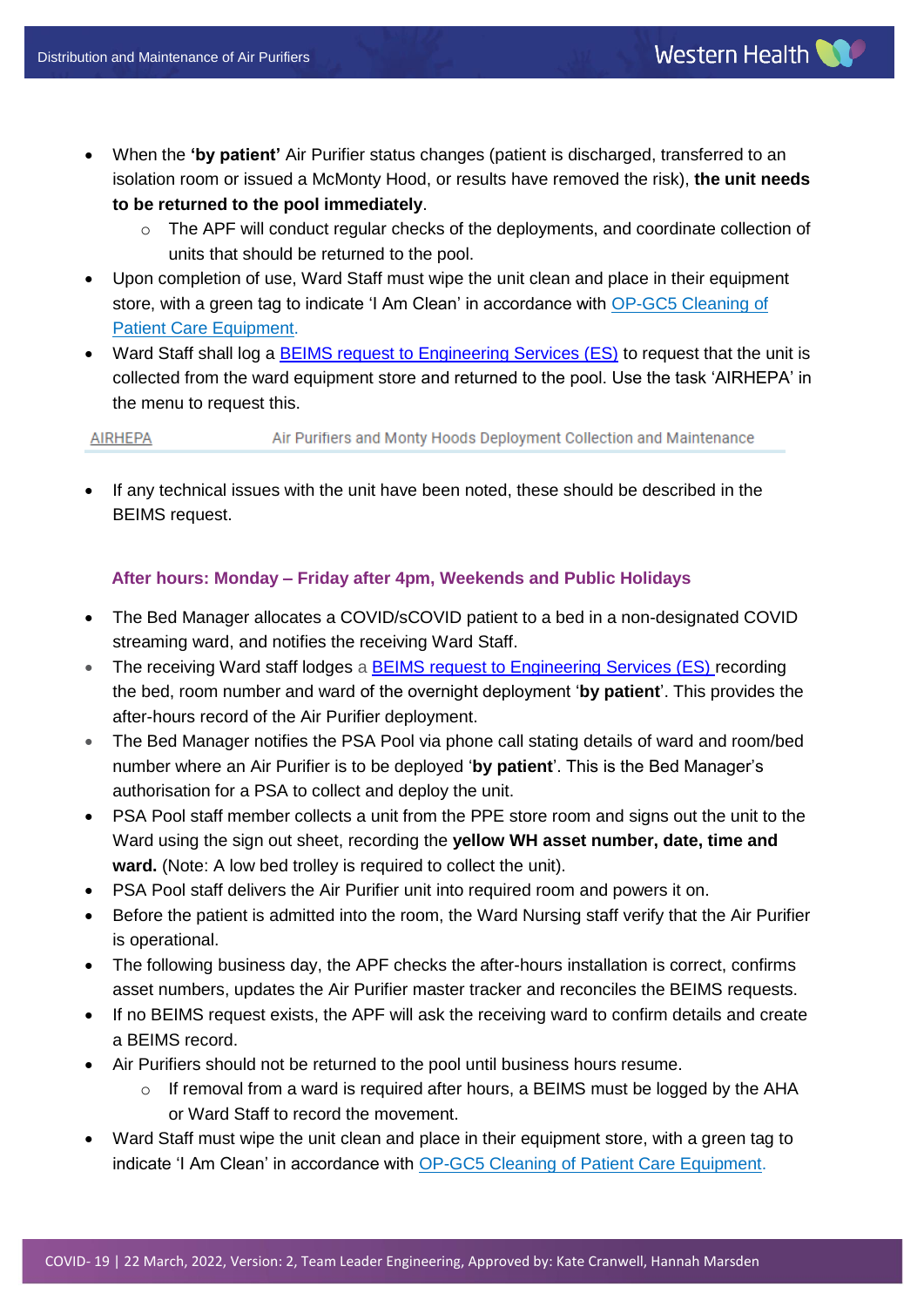## **Transmission Response deployments**

- If work area staff, office or clinical has experienced a COVID transmission event, IPC may request a **transmission response** type of deployment.
- IPC will work with the APF Team to determine the unit type, quantity and duration required to meet this need.
- IPC or the Contact Tracing Team Leader will log the BEIMS to confirm this deployment with APF in business hours
- The APF Team will confirm with IPC before collecting the units after two weeks, and returning them to the pool.

# **Installation guide for Ward Staff**

- Ensure the Air Purifier is placed in the room somewhere close to the patient's head if possible, and ideally out of the way of staff movements.
- Ensure the unit is plugged into a power point with the cord secured to the wall or ground in a location that minimises risk of tripping.
- Ensure at least 60cm clear space from each side and 25cm at the front.
- Ensure that the windows and doors are kept closed when in use.
- Ensure the unit is operating air flow should be felt emanating from the unit vents.
- If unit is not running: Press the power button on the unit. The air purifier turns on and automatically begins operation. Some have a notification sound when they are powered up.
- Some units have the power switch on the back, but most are on the top.
- The fan speed can be adjusted to Low, Med, High or Auto. The unit will work best if set to high.
- In Auto mode, the fan speed will adjust depending on the levels of particles detected in the air.
- The unit will start on the last fan speed setting used.
- If the unit loses power (by a brief power outage) it will need to be manually restarted by Ward Staff.
- See this video: [Air Purifier Tips For Western Health -](https://www.youtube.com/watch?v=I5lhNAoQxgM) YouTube

## **Air Purifier Allocations – Other WH areas**

- The WH Air Purifier fleet is currently fully allocated.
- As new units are received, these are being deployed to areas as assessed as highest need by Engineering and IPC. As a guide, these units will be now be allocated to Patient rooms, Ward Corridors, High Risk Clinical areas (as identified by IP) and Staff Tea Rooms.
- Please do not submit general requests for Air Purifiers to Engineering. There is no need to lodge a request, unless a sCOVID or COVID patient is being cared for outside of a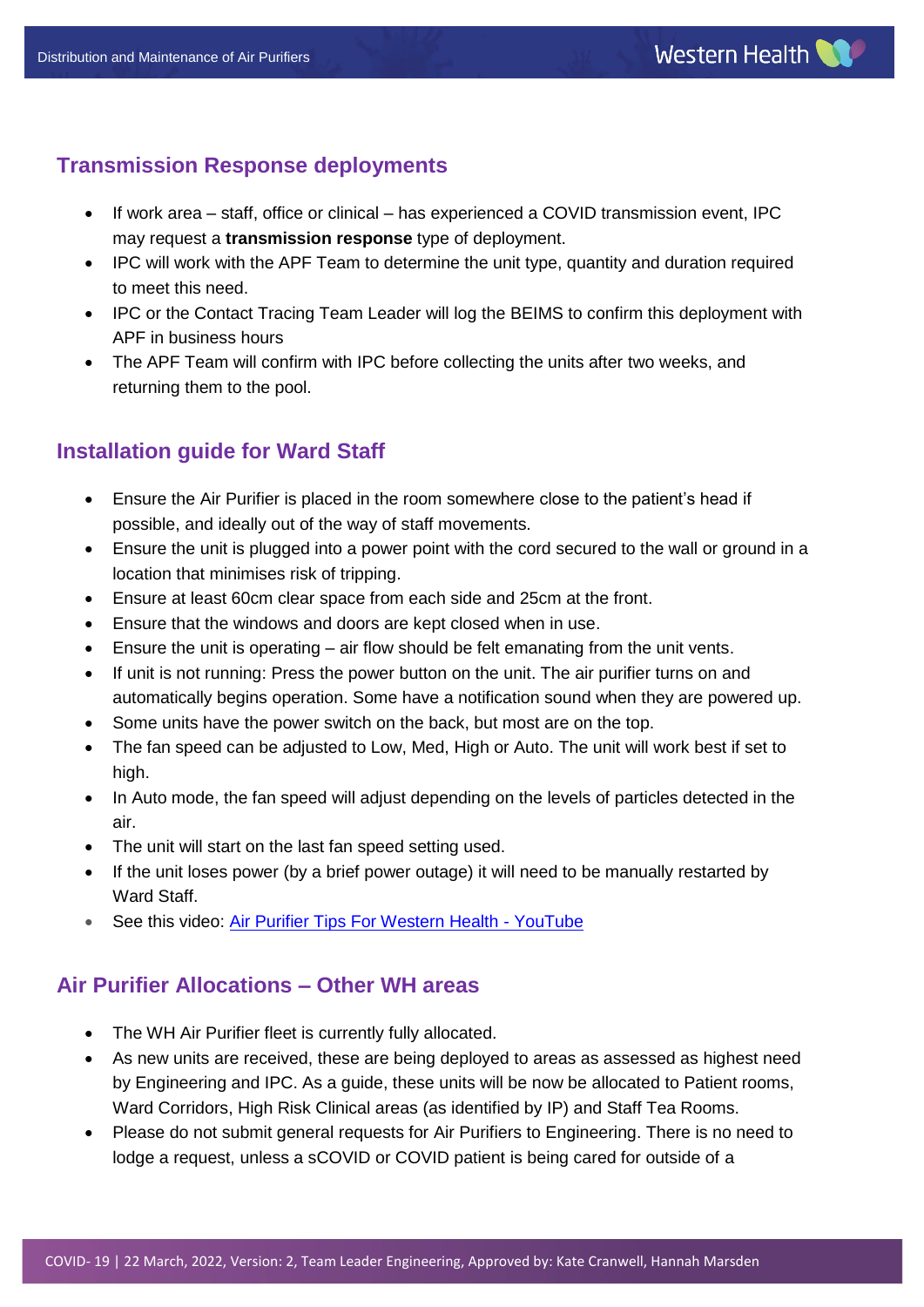streaming ward (in which case, the BEIMS needs to include name and date of IPC approval).

## **What do the LED indicators mean?**

#### **Monitoring particulate matter – for information only**

- Some types of Air Purifiers are fitted with an indicator to monitor the amount of particulate matter in the air. It shows the different levels for each of the particle size. It sits on 10μm in normal operation. You can scroll through to see the other values:
- PM10 Particles with a diameter of 10 $\mu$ m or less (1/5 of the diameter of a human hair)
- PM2.5 Particles with a diameter of 2.5 $\mu$ m or less (1/20 of the diameter of a human hair)
- PM1.0 Particles with a diameter of 1.0μm or less (1/50 of the diameter of a human hair)
- \*Diameter of a human hair- 50 to 70 µm

#### **Air Quality Levels**

#### **This is for information only**

• The air quality is indicated by a coloured LED on the display unit. This will give a visual indication of the condition of the room and how hard the unit is working to filter the air.

#### **Commissioning and Maintenance of Air Purifiers** - **Ward**

- Between use 'by patient', Air Purifiers must be cleaned between patient usage and "green" tagged" as per hospital procedure [OP-GC5 Cleaning of Patient Care Equipment.](http://inside.wh.org.au/policies-procedures-forms/WHDocuments/Cleaning%20of%20Patient%20Care%20Equipment.doc)
- All other Maintenance is managed by Engineering Services and must be requested via a BEIMS.

### **Commissioning and Maintenance of Air Purifiers** – **Engineering Services**

- Air Purifiers are equipment that forms part of the WH HVAC system. Engineering Services is accountable to assess, procure, commission, maintain and track the fleet.
- Engineering Services assesses the existing HVAC systems' condition and performance and in conjunction with IPC, determines the numbers and types of Air Purifiers for each room/area.
- All Air Purifiers require electrical testing and tagging (EST) prior to use and an annual maintenance check. This is the responsibility of Engineering Services (ES). The units are to be assembled, cleaned tested and tagged prior to first use.
- The management and maintenance of the HEPA filter in the Air Purifier units is the responsibility of Engineering Services.
- At times the unit pre-filter may need a clean to remove dust. This requires a BEIMS request.